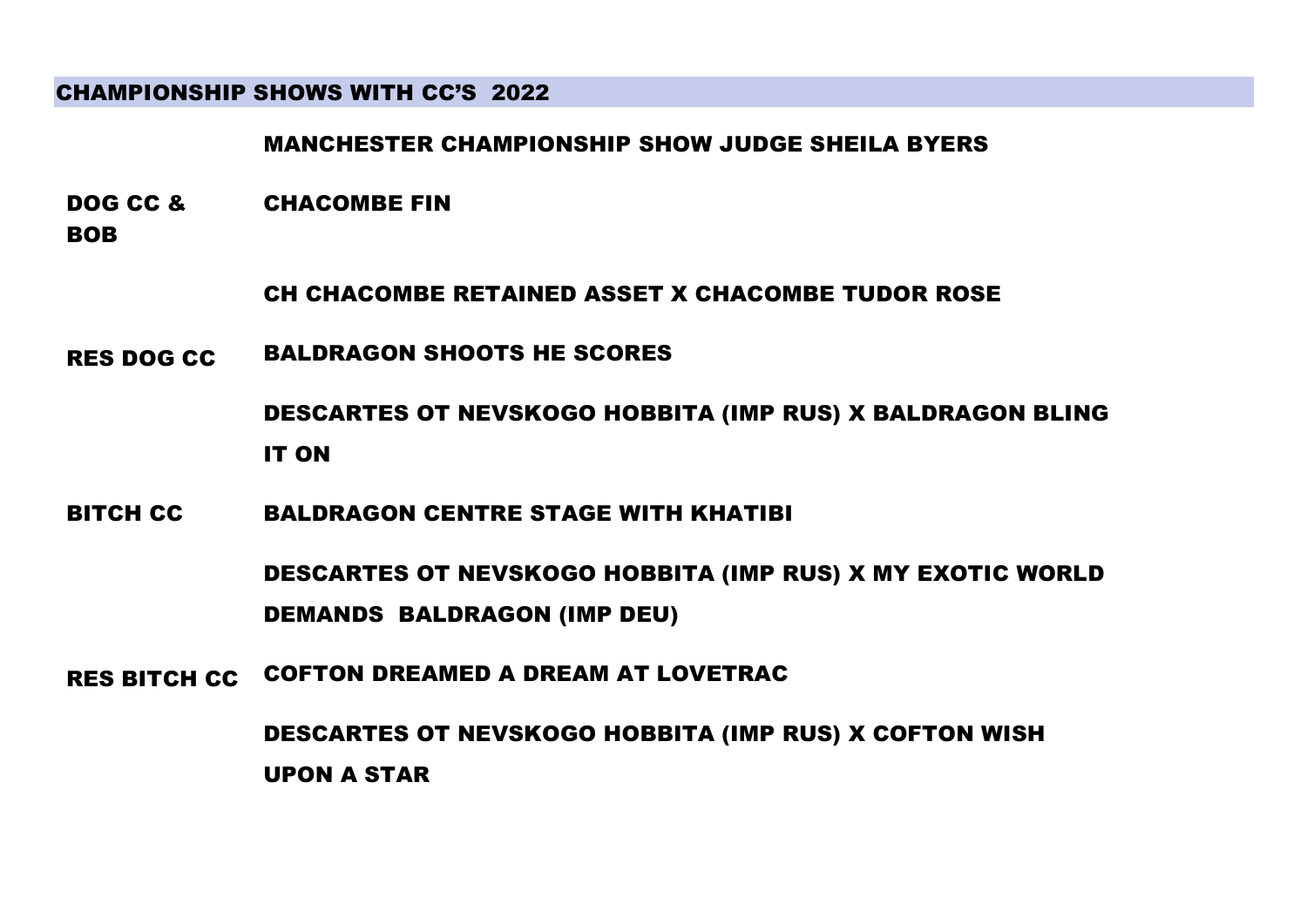BEST PUPPY CAVALLIBROOK BLIMEY O RILEY

CH CHACOMBE RETAINED ASSET X CH CLUSSEX REIGN IT IN CAVALLIBROOK (IMP USA)

**BEST** CH CWMHAF TE KANAWA

VETERAN

POMELO TRIPLE CHANCE X CWMTIRION SHE'S TOO DAM HOT FOR **CWMHAF** 

CRUFTS KING CHARLES SPANIEL - JUDGE: PAULINE EDDLESTON

DOG CC & BALDRAGON SHOOTS HE SCORES

**BOB** 

SEE MANCHESTER

RES DOG CC CAVAMIRS ASSAM

SWE/DAN/NOR CHBONITOS COMPANEROS DELUXE GALYLEO GALLILEI X NORD/SWE/DAN/NOR W CH CH TUDORHURST ROYAL TREASURE

BITCH CC CHACOMBE MARANA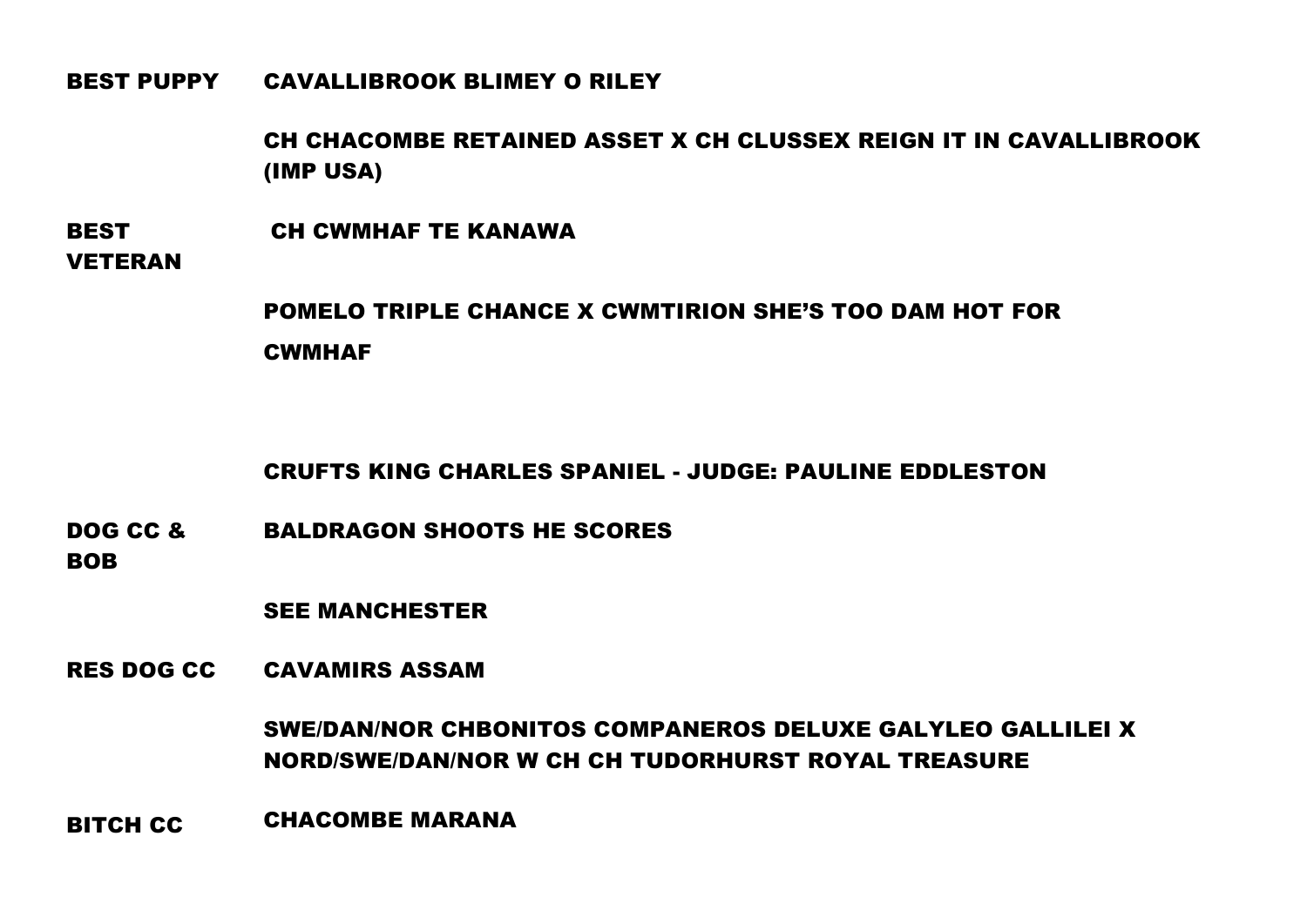CHACOMBE ARIZONA FOR POMELO X BALDRAGON ENVY ME FOR CHACOMBE

RES BITCH CC BALDRAGON CENTRE STAGE WITH KHATIBI

### SEE MANCHESTER

BEST PUPPY CAVALLIBROOK BLIMEY O RILEY

### SEE MANCHESTER

**BEST** CHACOMBE ARIZONA FOR POMELO

VETERAN

CHACOMBE RETAINED ASSET X CHACOMBE MYRNA

UK TOY DOG – JUDGE: RUTH MOCHRIE

DOG CC & **BOB** CH AMANTRA REGAL DUKE

CH AMANTRA REGALIST X AMANTRA CHERYL

RES DOG CC MONLEON MADE BY MAGIC FOR MARCHOG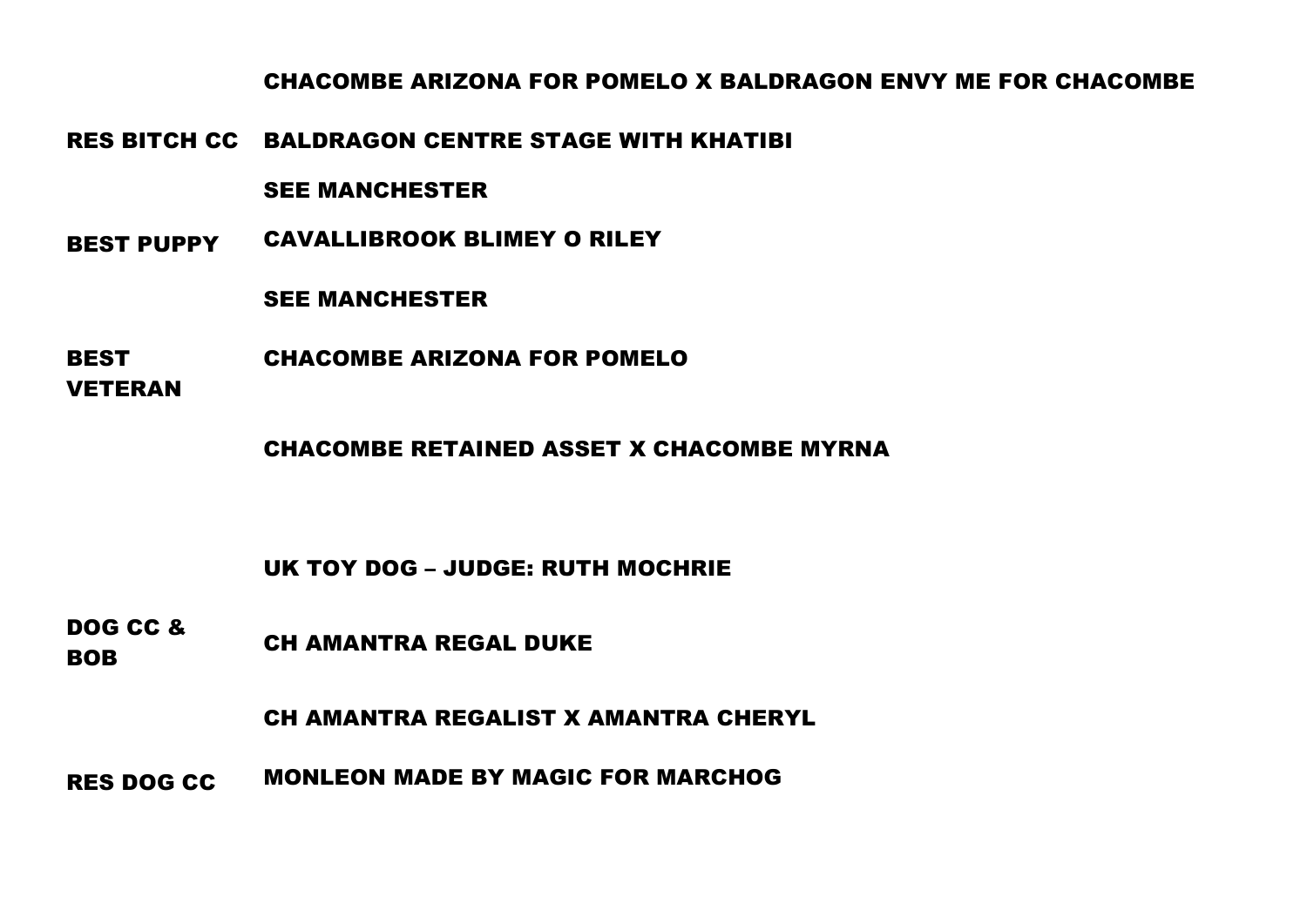CH KASAMANDA JUST A DREAM FOR MARCHOG X PAMELO FONDANT FANCY AVEC MONLEON

BITCH CC MARCHOG MINTA BUCKLE

CH TUCHERISH SUNDANCE X CH MARCHOG MACFLANNELLETE

RES BITCH CC BALDRAGON FAME GAME AT RICKSBURY

DESCARTES OT NEVSKOGO HOBBITA (IMP RUS) X MY EXOTIC WORLD DEMANDS BALDRAGON (IMP DEU

BEST PUPPY AMANTRA SUMMER REGINA

AMANTRA SUMMER REIGN X AMANTRA SAROSOFA CHARDANNAY

- **BEST** CH AMANTRA REGAL DUKE
- VETERAN

SEE ABOVE

BEST SPECIAL BEGINNERS RIVERMOOR LADY MATILDA

CROFTON CASSINO ROYALE X LANKCOMBE CLARA BOW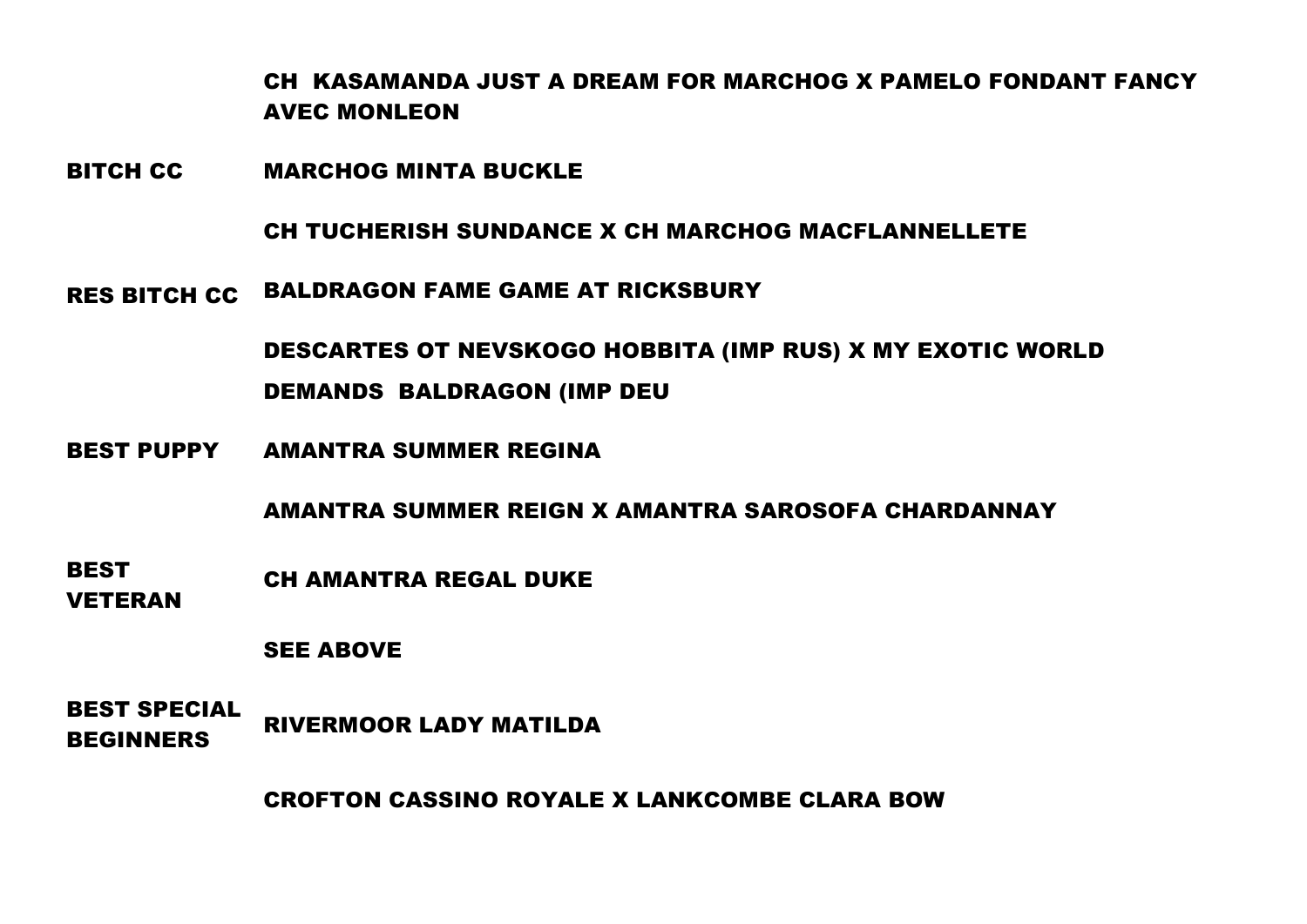KING CHARLES SPANIEL CLUB MARCH CH SHOW - JUDGE: LIZ STANNARD

DOG CC & **BOB** BALDRAGON SHOOTS HE SCORES

#### SEE MANCHESTER

RES DOG CC CH SAROSOTA CHENIN BLANC

#### CH AMANTRA CHORALE X AMANTRA SUMMER SHOWGIRL

- BITCH CC & CHACOMBE MARANA BALDRAGON
- RES BIS

### SEE CRUFTS

RES BITCH CC TOYSWOOD STARLIGHT EXPRESS

DOWNSBANK MONTGOMERY X TOYSWOOD COUNTING STARS

BEST PUPPY CAVALLIBROOK BLIMEY O RILEY

SEE MANCHESTER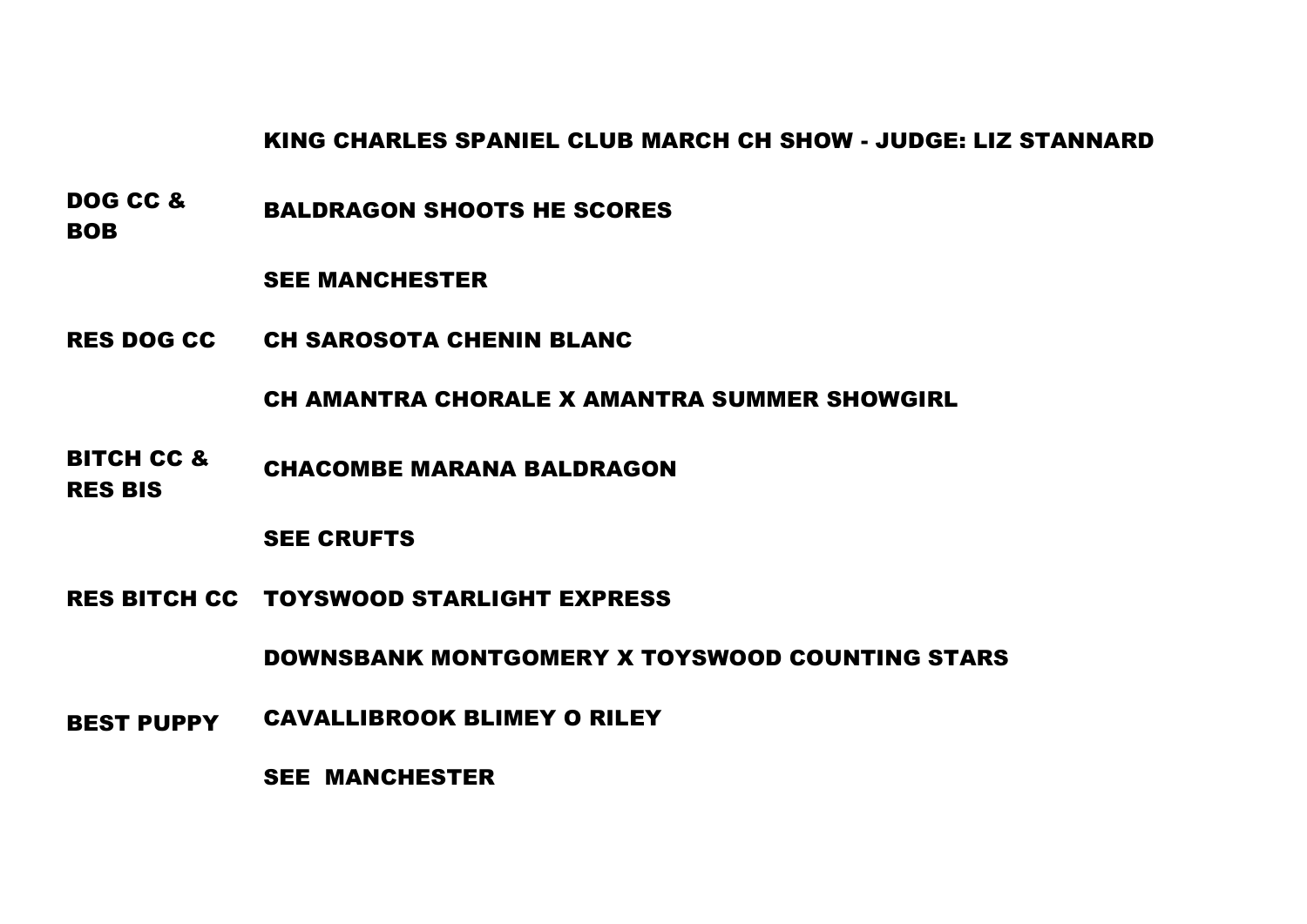**BEST** VETERAN CHACOMBE ROYAL GIFT TO BRENDEK

### CH MAIBEE TEDDY X BALDRAGON ENVY ME OF CHACOMBE

THE NORTHERN KING CHARLES SPANIEL CLUB – JUDGE: GEORGE FARMER

DOG CC &BOB DOWNSBANK JEFFREY

CH DOWNSBANK GUTHRIE JW X DOWNSBANK TIGER LILLY

RES DOG CC POLTOMIC BLACK MAGIC

ISCALYN'S CELTIC KNIGHT CELXO X MITAPIP SWEET ROSEY FOR POLTOMIC

BITCH CC BALDRAGON CENTRE STAGE WITH KHATIBI

SEE MANCHESTER

RES BITCH CC MARCHOG MINTA BUCKLE

CH TUCHERISH SUNDANCE X CH MARCHOG MACFLANNELETTE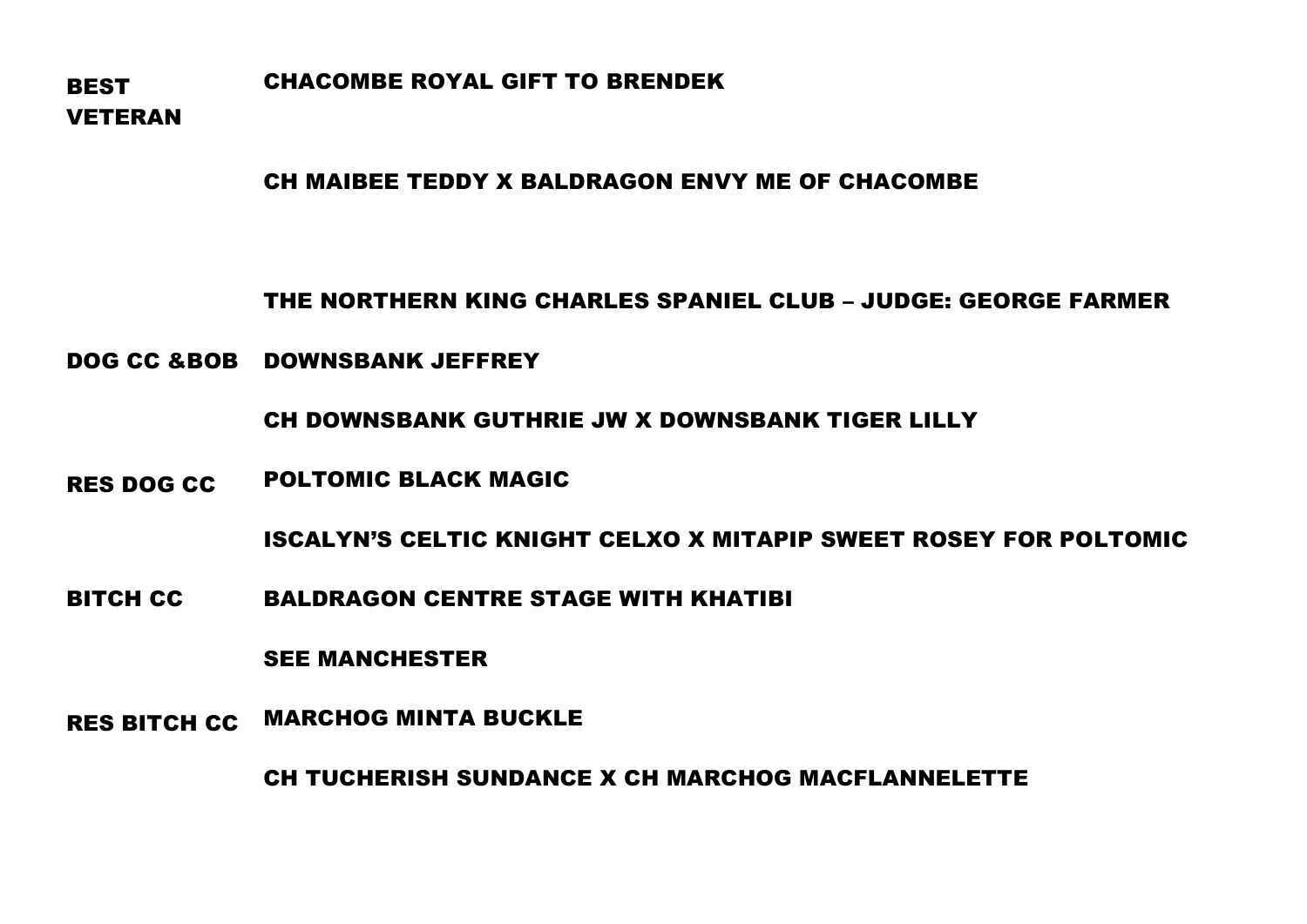## BEST PUPPY DOWNSBANK INDIAN INK

### DOWNSBANK NIGHTSHADE X DOWNSBANK NO INKLING

**BEST** VETERAN ALDORICKA SMOKEY ROBINSON

> CH TUCHERISH SUNDANCE JW X HEADRA'S CHOCOLATE CARAMEL AT ALDORICKA

WELKS Judge: - Vanessa Cox

DOG CC & BOB CH BALDRAGON SHOOTS HE SCORES

SEE MANCHESTER

RES DOG CC JUSTACHARMA MAGIC GOES ON

CH HEADRA'S TRULY MAGIC IS JUSTACHARMA X JUSTACHARMA ONE MORE MAGIC

BITCH CC CAVELLA CAMELIA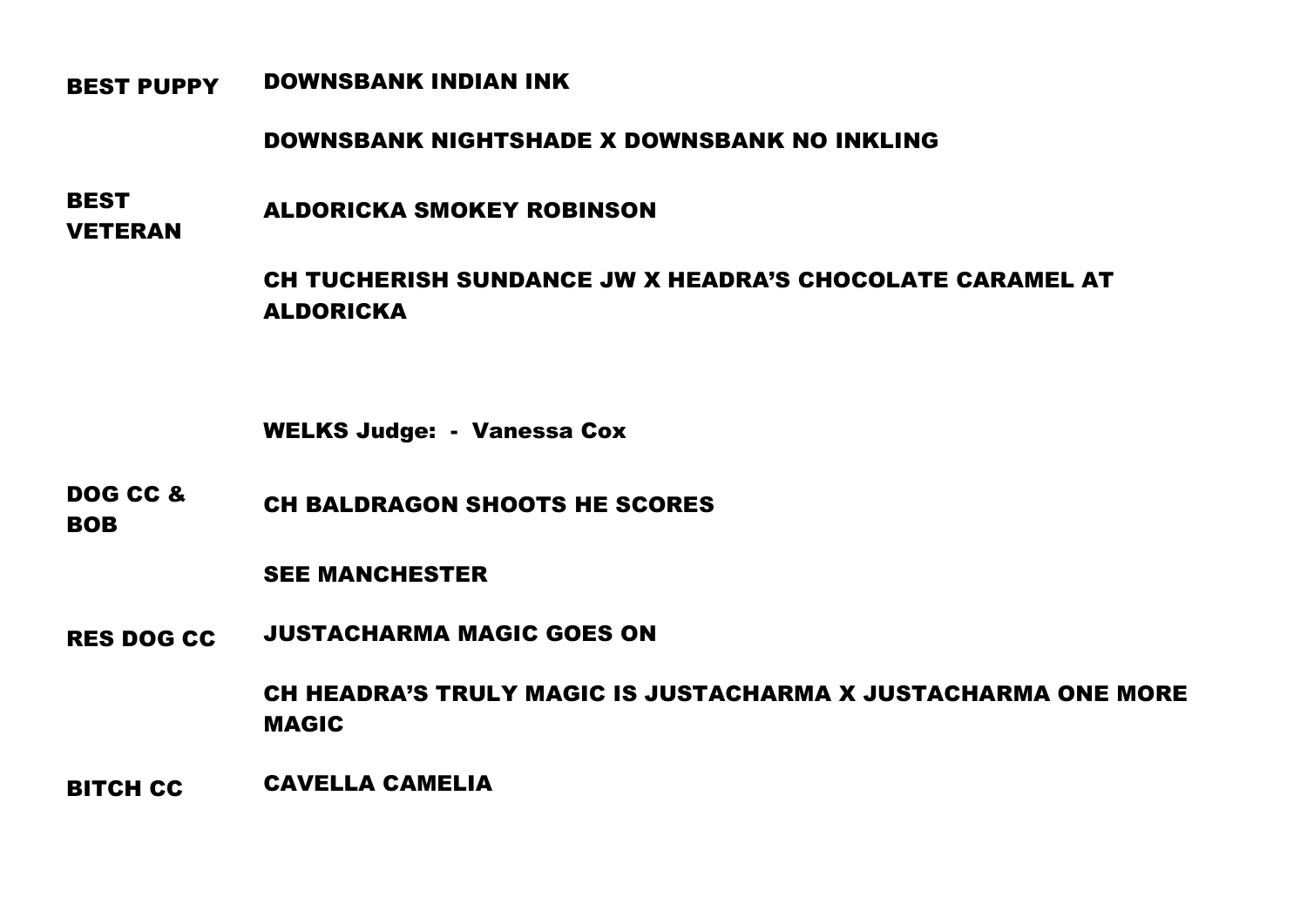# YAKEE ROYAL TREASURE X DK SE NOR & FIN CH PENEMMA MILLIE THE MINX

RES BITCH CC ARROWBIEN THE SPHINX

DESCARTES OT NEVSKOGO HOBBITA (IMP RUS) X BONITOS COMPANEROS DELUXE ZSAZSA

BEST PUPPY BALDRAGON RUSSIAN FORWARD

DESCARTES OT NEVSKOGO HOBBITA (IMP RUS) X CHACOMBE MARANA

**BEST** VETERAN TOVARICH TEANNA

> CH HEADRA'S TRULY MAGIC IS JUSTACHARMA X OTHMESE TO TIFANNY TOVARICH

NATIONAL DOG SHOW JUDGE: - MRS JOYCE WILSON

BITCH CC & LUX CH OPRAH DE MELCOURT

**BOB** 

CH AMANTRA REGAL DUKE X JOSEPHINE DE MELCOURT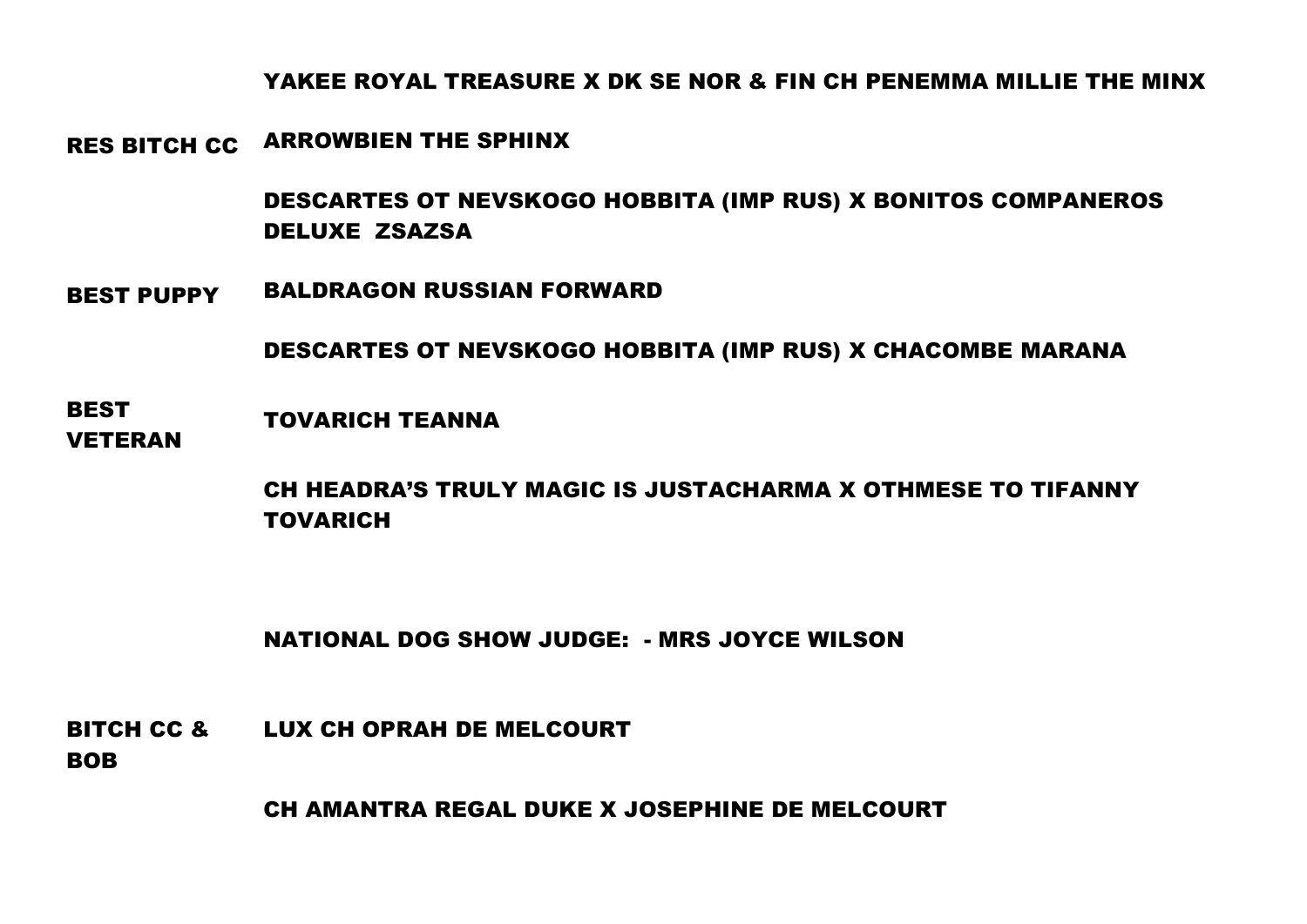RES BITCH CC SIMANNIE MAID IN WALES

# CH LANOLA GIORGIO ARMANI WITH SIMANNIE X SIMANNIE MS TIGGYWINKLE

MONLEON MADE BY MAGIC FOR MARCHOG

DOG CC

SEE UK TOY DOG

RES DOG CC MITAPIP BLACK IS MAGIC FOR JUSTACHARMA

ISCALYN'C CELTIC KNIGHT CELXO X MITAPIP SUNRISE RUBY

BEST PUPPY AMANTRA SUMMER REGINA

SEE UK TOY

BEST TOVARICH TEANNA

VETERAN

SEE WELKS

BEST SPECIAL BEGINNERS COFTON REACH FOR THE STARS

COFTONA TEAM DAYDREAM X STONEPITSTARLIGHT EXPRESS TO COFTON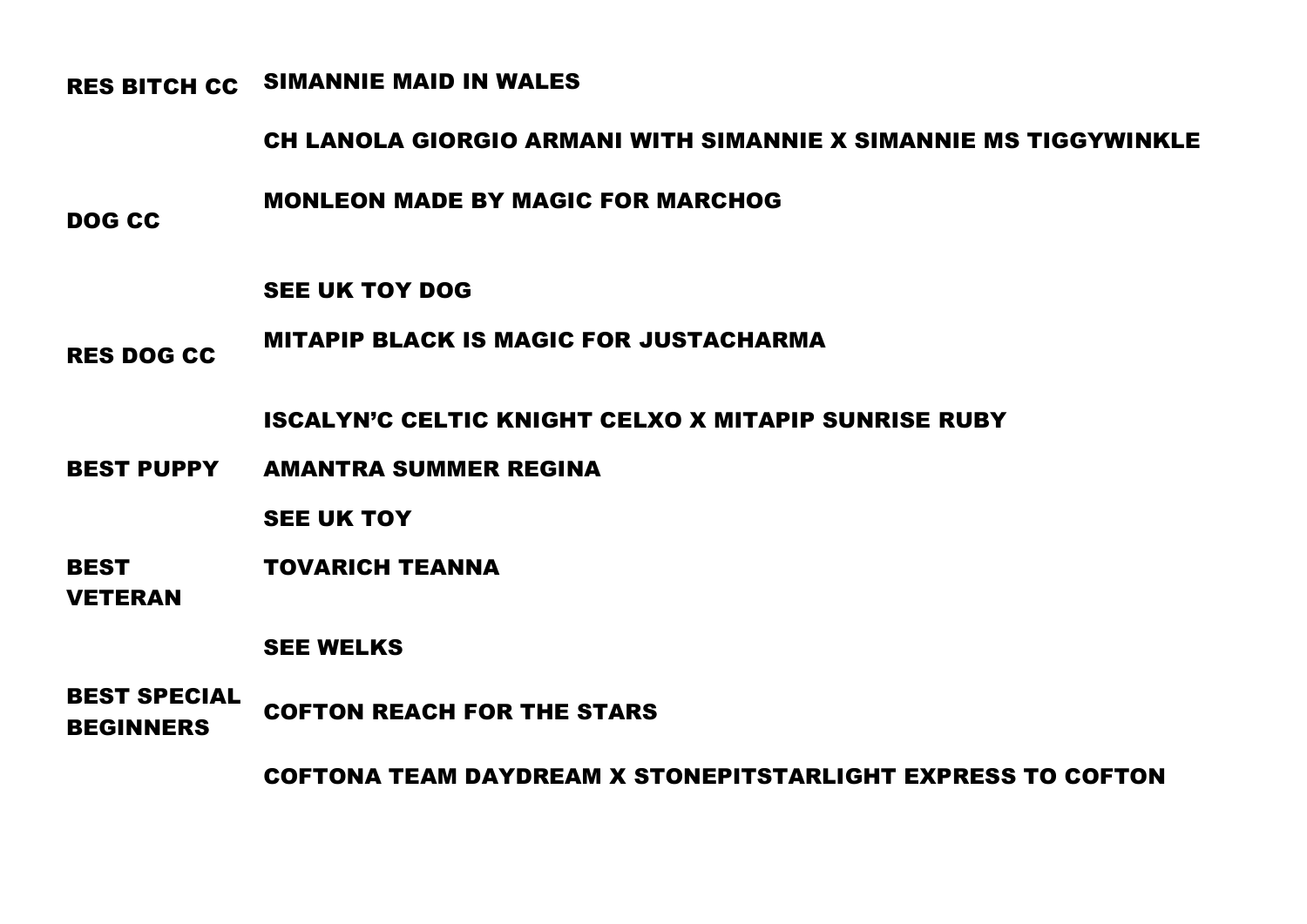# THE SCOTTISH KENNEL CLUB - (MAY) - Judge: Bert Easdon

BOB, DOG CC **EVERT CH BALDRAGON SHOOTS HE SCORES**<br>& GROUP 4

#### SEE MANCHESTER

RES DOG CC BONITOS COMPANEROS DELUXE CHARDONNAY

CH MAIBEE MR KIPLING X BONITOS COMPANEROS DELUXE QUITTE

BITCH CC BALDRAGON FAME GAME AT RICKSBURY

SEE UK TOY DOG

RES BITCH CC TOVARICH THOMASINA AT HOOEBARTON

HEADRA'S TRULY MAGIC IS JUSTACHARMA X OTHMESE TIFFANY TOVARICH

#### BEST PUPPY

BEST VETERAN TOVARICH THOMASINA AT HOOEBARTON

HEADRA'S TRULY MAGIC IS JUSTACHARMA X OTHMESE TIFFANY TOVARICH

BATH – JUDGE NIGEL Marsh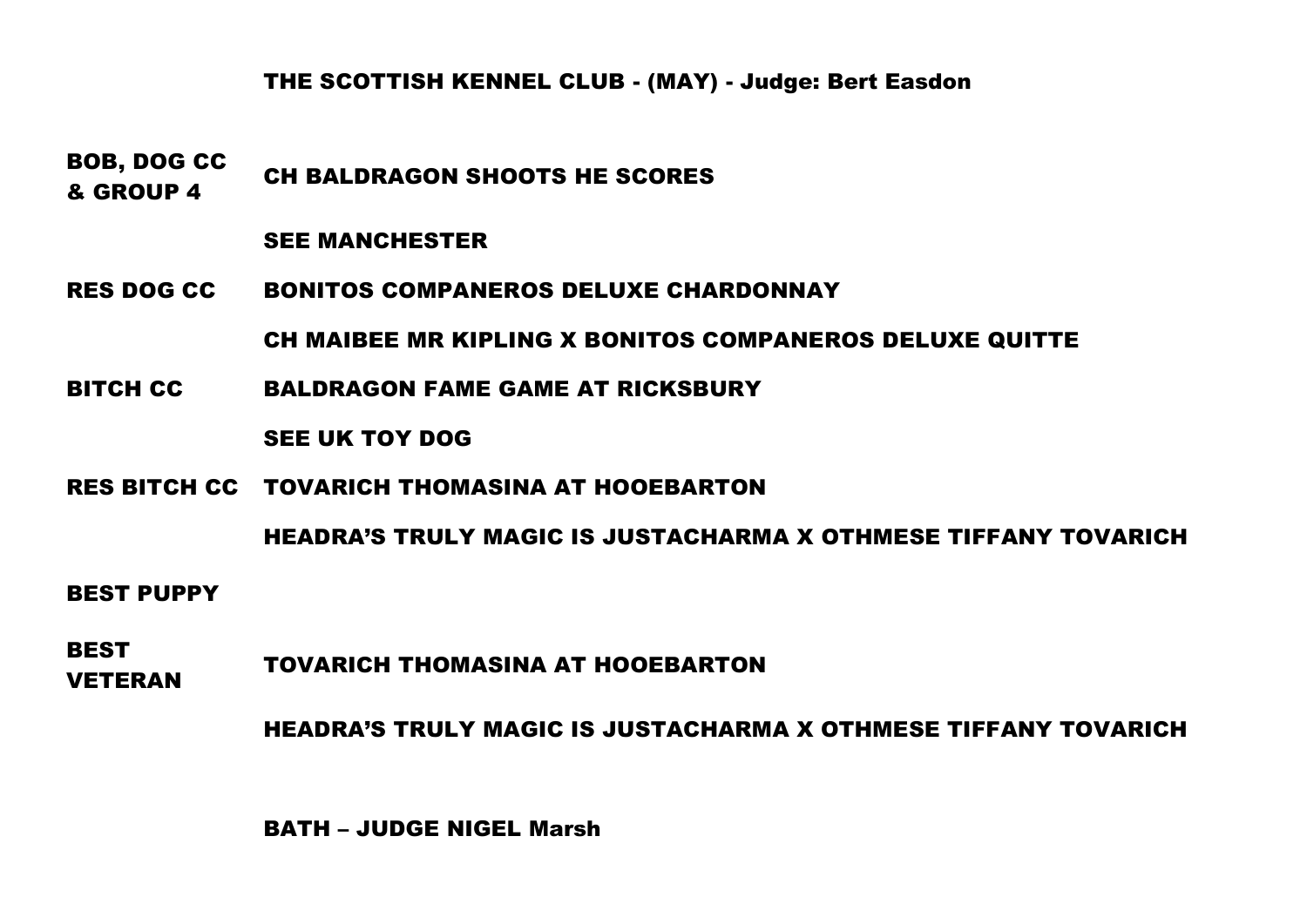DOG CC & **BOB** CH BALDRAGON SHOOTS HE SCORES

### SEE MANCHESTER

RES DOG CC COFTON ALL I HAV TO DO IS DREAM WITH KHATIBI

CH COFTON A TEAM DAYDREAM X CH COFTON FAIRY TALE JW

BITCH CC CAVELLA CAMELIA

### SEE WELKS

RES BITCH CC CH COFTON FAIRY TALE JW

CH MAIBEE MR KIPLING X COFTON FIELDS OF GOLD

BEST PUPPY BALDRAGON WORTH RUSSIAN FOR

DESCARTES OT NEVSKOGO HOBBITA IMP RUS X CHACOMBE MARANA BALDRAGON

BEST TOVARICH TEANNA

VETERAN

SEE WELKS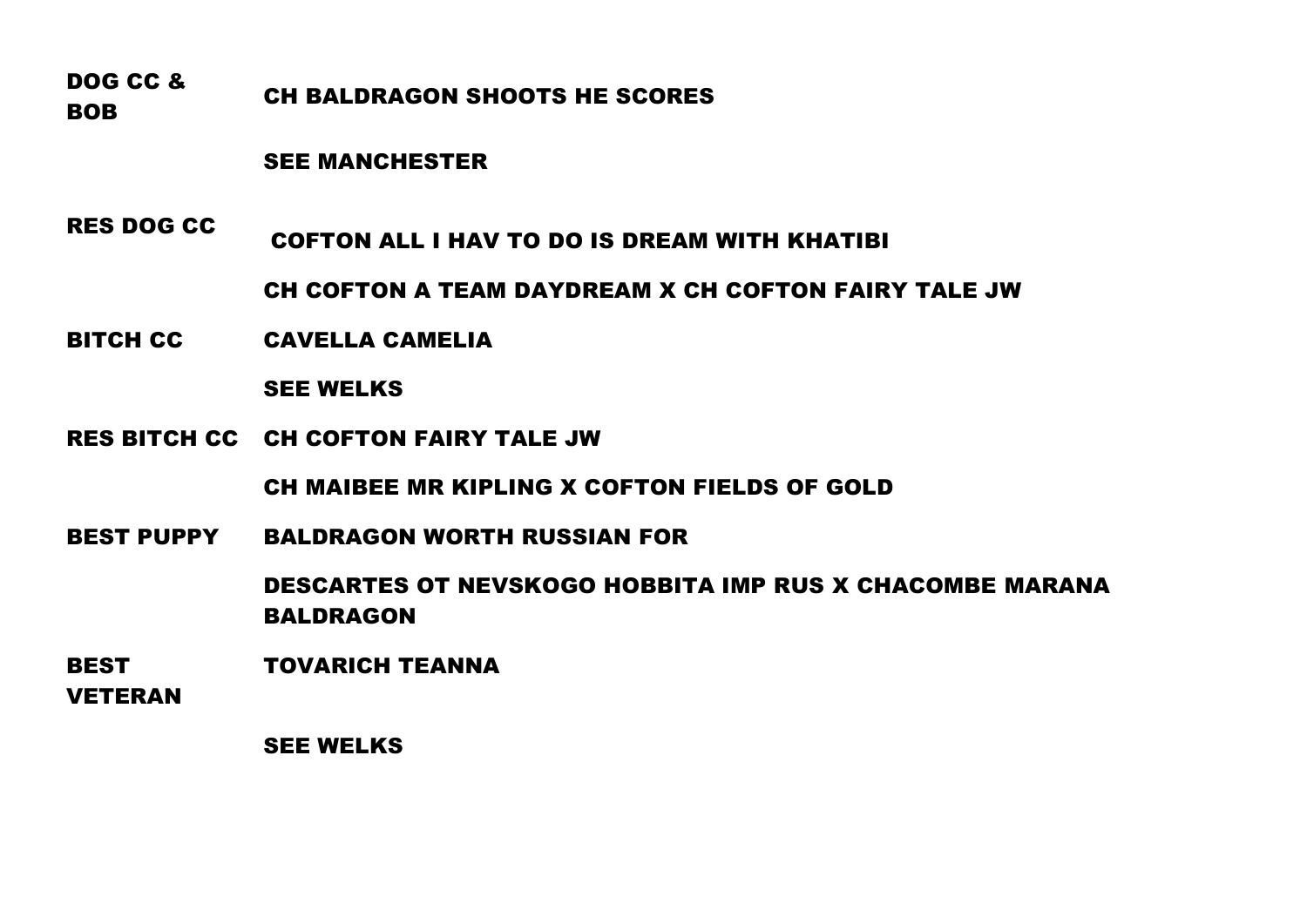SOUTHERN COUNTIES - JUDGE IAN SIDGWICK

DOG CC & **BOB** LANKCOMBE KINGS SPEECH AMANTRA

CH AMANTRA REGAL DUKE X LANKCOMBE CLARA BOW

RES DOG CC DOWNSBANK JEFFREY

SEE NORTHERN KCS CLUB

BITCH CC BALDRAGON FAME GAME AT RICKSBURY

SEE UK TOY DOG

RES BITCH CC AMANTRA SUMMER REGINA

SEE UK TOY DOG

BEST PUPPY AMANTRA SUMMER REGINA

SEE UK TOY DOG

**BEST** VETERAN TOVARICH TEANNA

SEE WELKS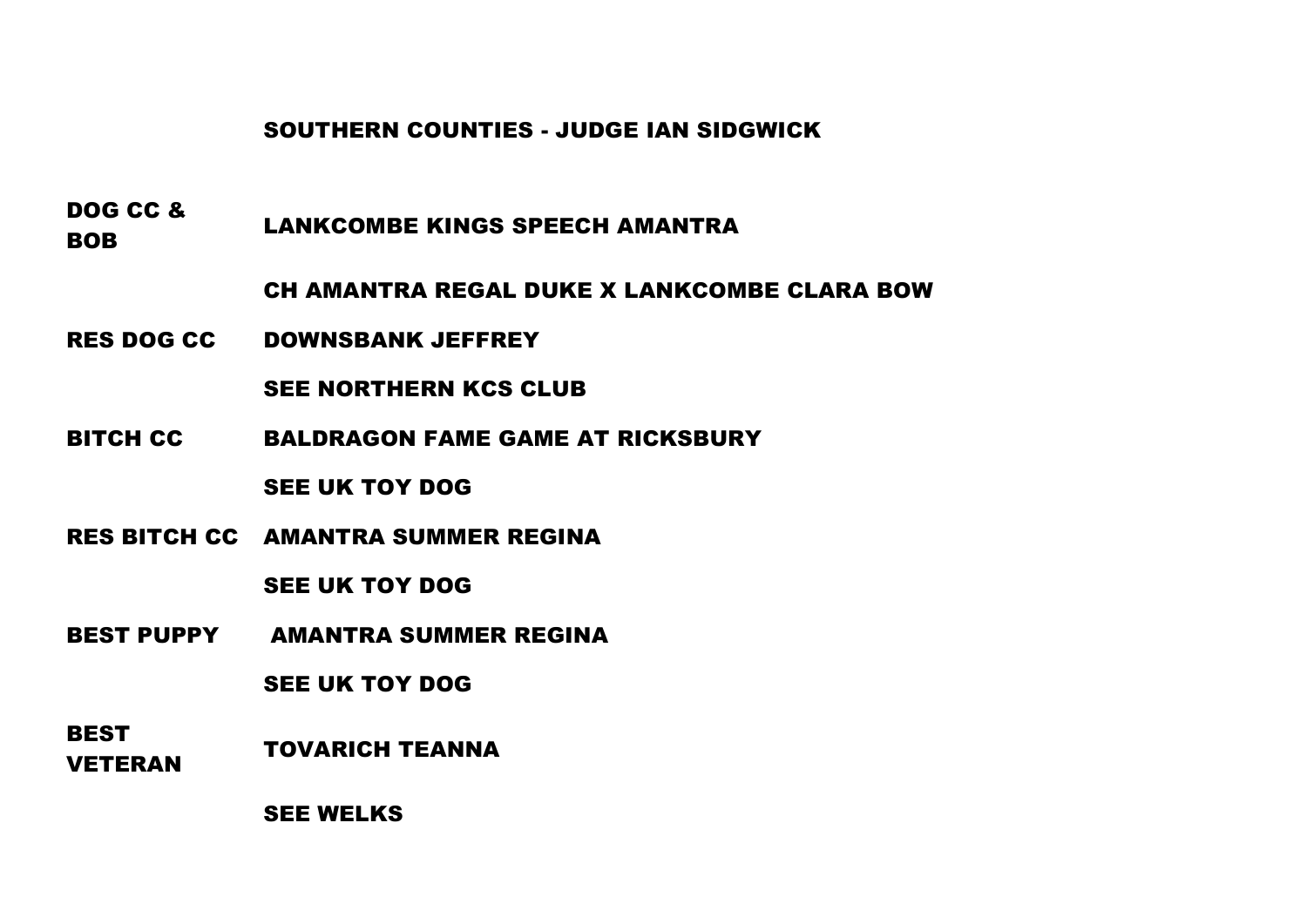BEST JUNIOR BALDRAGON FAME GAME AT RICKSBURY

#### SEE UK TOY DOG

BEST SPECIAL BEGINNERS HELMAJON RHAPSODY IN BLUE

HEADRA'S MAD HATTER X COFTON REACH FOR THE STARS

THREE COUNTIES CHAMPIONSHIP SHOW JUDGE - ELLEN LOYND

DOG CC & BOB DOWNSBANK JEFFREY

SEE NORTHERN KCS CLUB

RES DOG CC MONLEON MADE BY MAGIC FOR MARCHOG

SEE UK TOY DOG

BITCH CC BALDRAGON FAME GAME AT RICKSBURY

SEE UK TOY DOG

RES BITCH CC AMANTRA SUMMER REGINA

SEE UK TOY DOG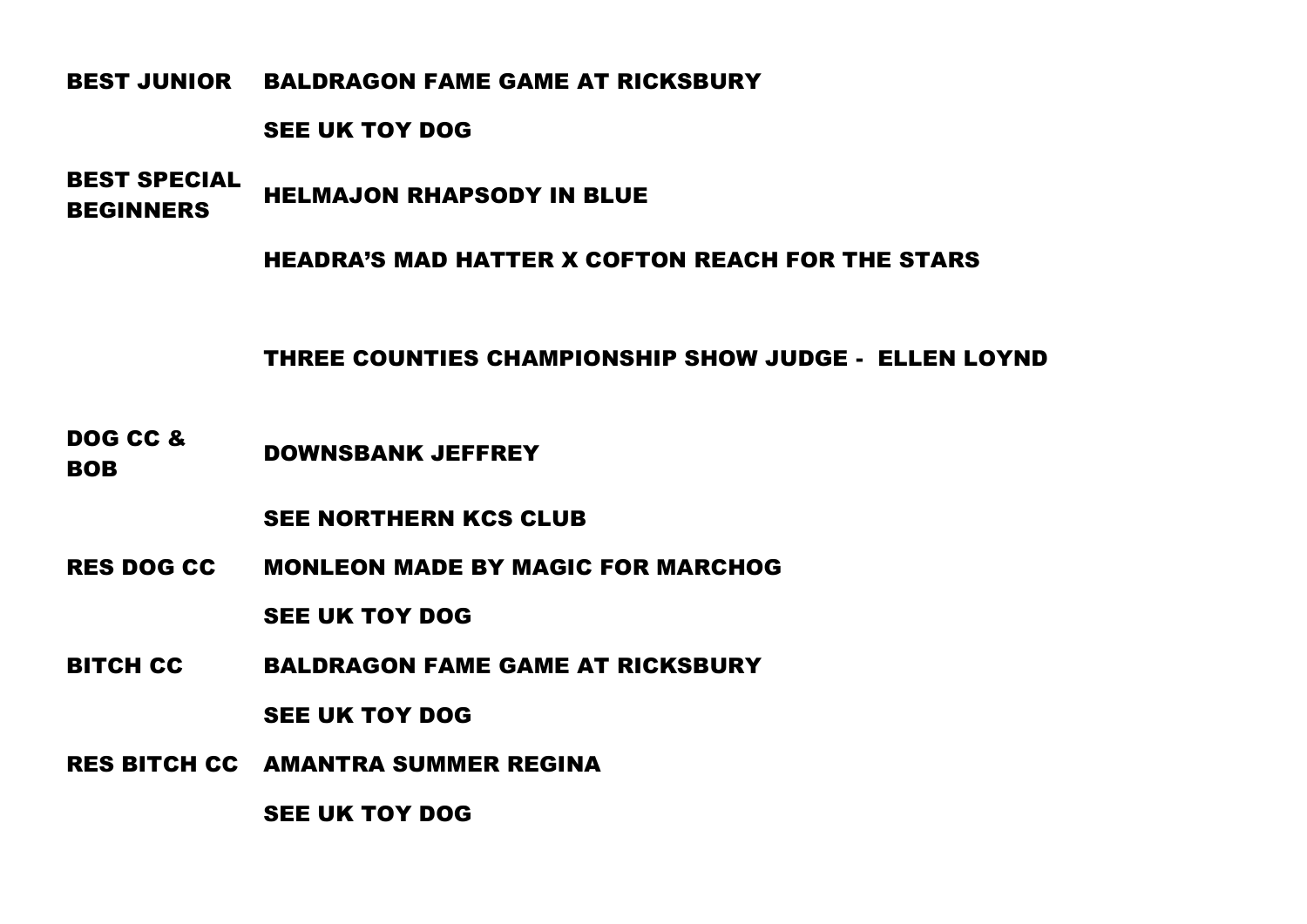### BEST PUPPY AMANTRA SUMMER REGINA

SEE UK TOY DOG

# BORDER UNION - JUDGE RON STEWART

DOG CC & **BOB** POLTOMIC BLACK MAGIC

### SEE NORTHERN KCS

RES DOG CC TUCHERISH ANDREW CARNEGIE

DOWNSBANK KING OF JAZZ X WINIE OD DVOU ORECHU AND TUCHERISH (IMP CZE)

BITCH CC CH PENEMMA MISTY FOR ME JW

CH MAIBEE MR KIPLING X PENEMMA SWEET DREAMS

RES BITCH CC CH BALDRAGON FAME GAME AT RICKSBURY

SEE UK TOY DOG

BEST PUPPY BALDRAGON RUSSIAN AROUND WITH KHATIBI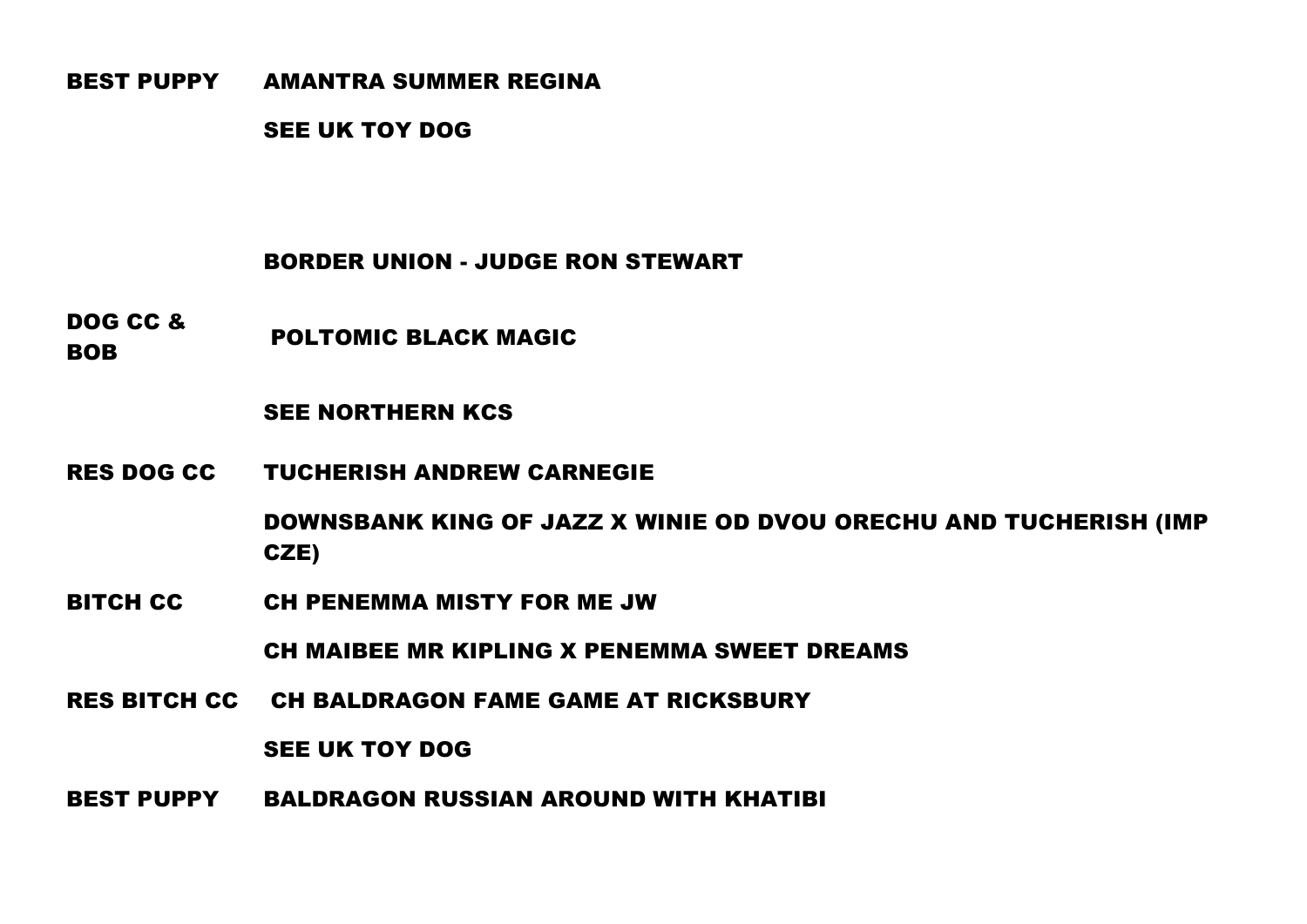# DESCARTES OT NEVSKOGO HOBBITA IMP RUS X CHACOMBE MARANA BALDRAGON

**BEST** 

VETERAN CH PENEMMA MISTY FOR ME JW

CH MAIBEE MR KIPLING X PENEMMA SWEET DREAMS